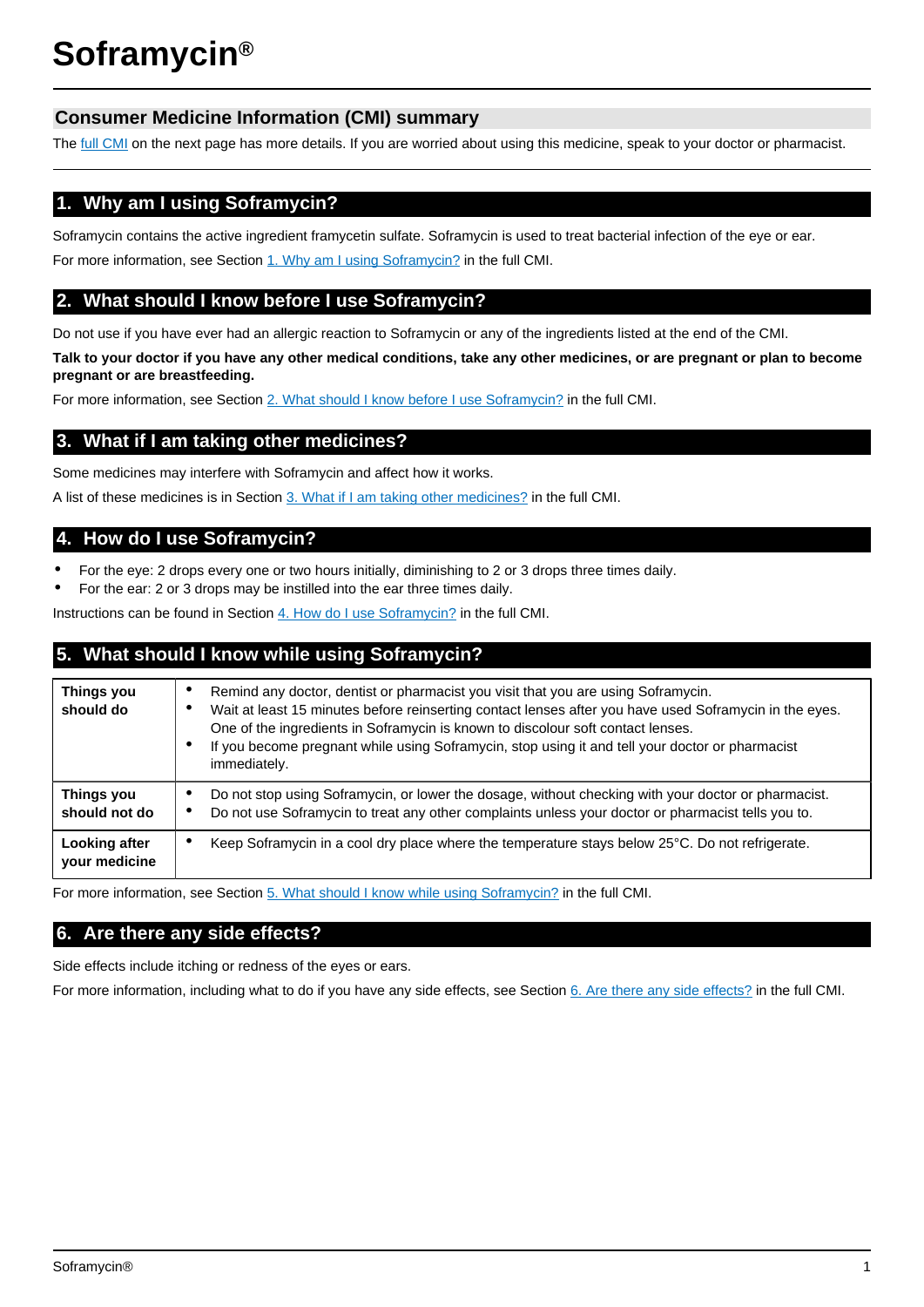<span id="page-1-0"></span>**Active ingredient: framycetin sulfate**

# **Consumer Medicine Information (CMI)**

This leaflet provides important information about using Soframycin. **You should also speak to your doctor or pharmacist if you would like further information or if you have any concerns or questions about using Soframycin.**

### **Where to find information in this leaflet:**

- [1. Why am I using Soframycin?](#page-1-1)
- 2. What should I know before I use Soframvcin?
- [3. What if I am taking other medicines?](#page-1-3)
- [4. How do I use Soframycin?](#page-1-4)
- [5. What should I know while using Soframycin?](#page-2-0)
- [6. Are there any side effects?](#page-3-0)
- [7. Product details](#page-3-1)

# <span id="page-1-1"></span>**1. Why am I using Soframycin?**

**Soframycin contains the active ingredient framycetin sulfate.** Soframycin is an antibiotic of the aminoglycoside class. It works by killing bacteria.

#### **Soframycin is used to treat bacterial infection of the eye or ear.**

Ask your doctor if you have any questions about why this medicine has been prescribed for you. Your doctor may have prescribed it for another reason.

# <span id="page-1-2"></span>**2. What should I know before I use Soframycin?**

### **Warnings**

### **Do not use Soframycin:**

- If you are allergic to framycetin sulfate, or any of the ingredients listed at the end of this leaflet.
- Always check the ingredients to make sure you can use this medicine.
- In your ear if you have a hole in your eardrum (tympanic membrane).
- if you are pregnant or intend to become pregnant.
- after the expiry date printed on the pack. If you use this medicine after the expiry date has passed, it may not work as well.
- if the packaging is torn or shows signs of tampering, or if it doesn't look quite right.

If you are not sure whether you should start using Soframycin, contact your doctor or pharmacist

### **Check with your doctor if you:**

- have allergies to antibiotics, especially framycetin.
- take any medicines for any other condition, especially antibiotics such as neomycin, paromomycin and kanamycin.
- have allergies to any other substances, such as foods, preservatives or dyes.

have any wounds or damaged skin in your ear canal if your Doctor prescribed Soframycin to treat an ear infection.

Antibiotics belonging to the aminoglycoside class may cause permanent loss of hearing or deafness in some cases when it has been applied to open wounds or damaged skin in the ear.

- have an ototoxicity or family history of ototoxicity (harmful effects to ear) with signs and symptoms including ringing in ears, imbalance (associated with dizziness, nausea and blurry vision), decreased hearing, hearing loss.
- know (or think) you have a mitochondrial disease (mutations in the parts of your cells which help make energy). These diseases may increase your risk of hearing loss with this product.

During treatment, you may be at risk of developing certain side effects. It is important you understand these risks and how to monitor for them. See additional information under Section [6. Are there any side effects](#page-3-0)?

#### **Pregnancy and breastfeeding**

Tell your doctor if you are pregnant or intend to become pregnant.

Do not use Soframycin if you are pregnant or intend to become pregnant.

Soframycin may affect your developing baby if you use it during pregnancy

Like most medicines of this kind, Soframycin is not recommended for use during pregnancy. Your doctor or pharmacist will discuss the risks and benefits of using it if you are pregnant.

Talk to your doctor if you are breastfeeding or intend to breastfeed. It is not known whether Soframycin may affect your developing baby if you use while breast feeding your baby.

## <span id="page-1-3"></span>**3. What if I am taking other medicines?**

Tell your doctor or pharmacist if you are taking any other medicines, including any medicines, vitamins or supplements that you buy without a prescription from your pharmacy, supermarket or health food shop.

**Check with your doctor or pharmacist if you are not sure about what medicines, vitamins or supplements you are taking and if these affect Soframycin.**

# <span id="page-1-4"></span>**4. How do I use Soframycin?**

#### **How much to use**

Follow the instructions provided when Soframycin was prescribed, including the number of days it should be taken. They may differ from the information contained in this leaflet.

Usually, Soframycin should be used as follows:

Remove the cap from the bottle immediately before use and place it back on the bottle immediately after use.

#### **For the eye**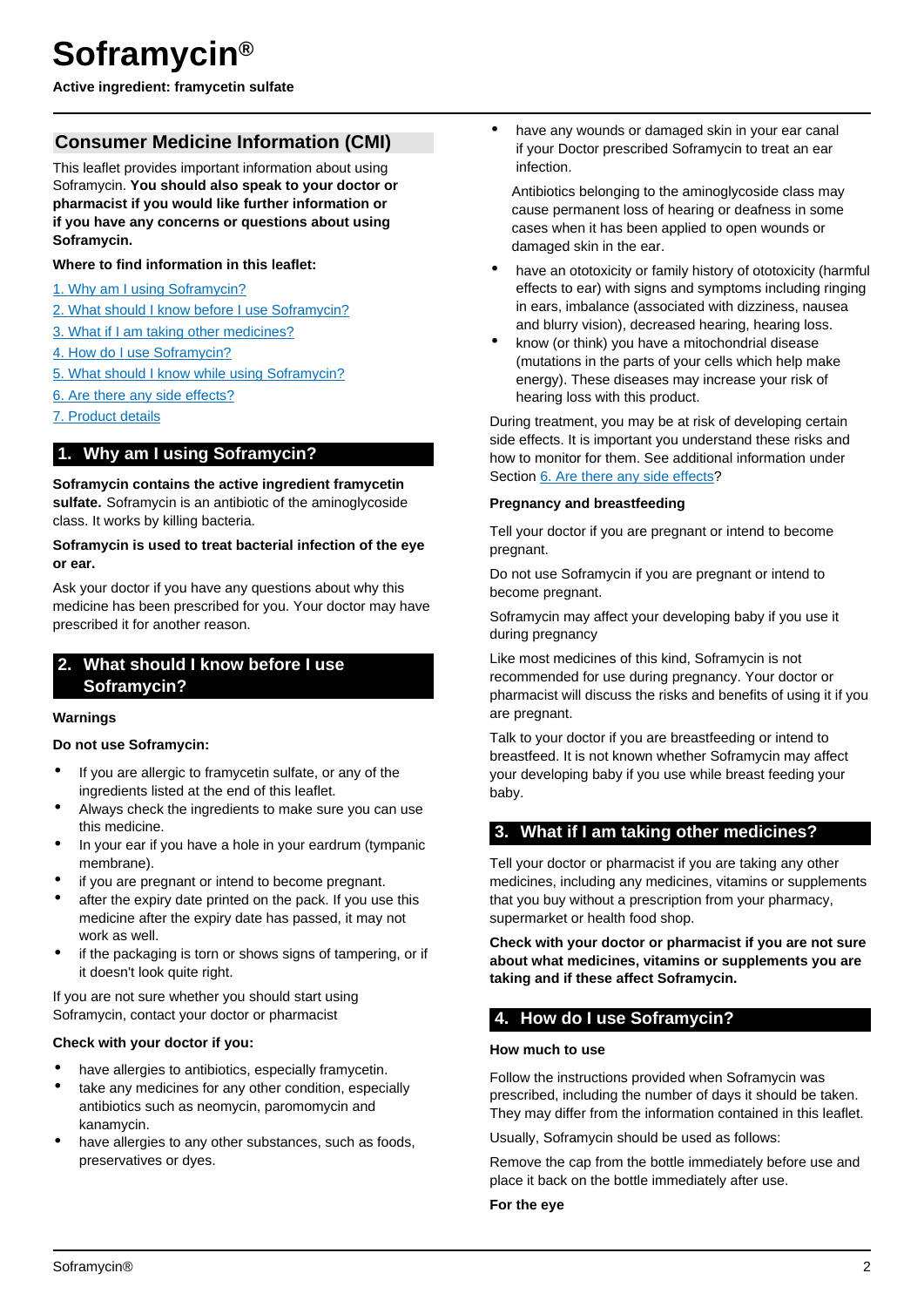• 2 drops every one or two hours initially, diminishing to 2 or 3 drops three times daily.

#### **For the ear**

• 2 or 3 drops may be instilled into the ear three times daily.

### **How to use Soframycin**

## **Soframycin Drops for the ear may be used following the steps below:**

- 1. Wash your hands well with soap and water.
- 2. Shake the bottle.
- 3. Remove the lid.
- 4. To use the drops, tilt your head so that the affected ear is uppermost.
- 5. Position the rubber dropper, which is attached to the bottle, directly above the ear hole.
- 6. With the bottle tipped upside down, gently squeeze the rubber dropper until 2 or 3 drops fall into the ear.
- 7. Keep your head tilted for about a minute to allow the drops to penetrate deep into the ear.
- 8. Replace the lid, sealing it tightly.
- 9. Wash your hands again with soap and water to remove any residue

## **Soframycin Drops for the eye may be used following the steps below:**

You may find it easier to put drops in your eye while you are sitting or lying down.

- 1. Wash your hands well with soap and water.
- 2. Shake the bottle.
- 3. Remove the lid.
- 4. Hold the bottle upside down in one hand between your thumb and middle finger.
- 5. Using your other hand, gently pull down your lower eyelid to form a pouch.
- 6. Tilt your head back and look up.
- 7. Put the tip of the bottle close to your eye. Do not let it touch your eye.
- 8. Release one drop into your eye by gently squeezing/ tapping or pressing the base of the bottle with your index finger.
- 9. Close your eye. Do not blink or rub your eye.
- 10. While your eye is closed, place your index finger against the inside corner of your eye and press against your nose for about 2 minutes. This will help stop the medicine draining through the tear duct to the nose or throat, from where it can be absorbed into other parts of your body. Ask your doctor or pharmacist for more specific instructions on this technique.
- 11. Repeat steps 4-10 to instil the second drop or follow the directions given to you by your doctor and pharmacist.
- 12. Replace the lid, sealing it tightly.
- 13. Wash your hands again with soap and water to remove any residue.

If you are not sure how to use eye drops, ask your doctor or pharmacist.

## **How long to use it**

Continue using Soframycin until your doctor or pharmacist tells you to stop.

Do not stop using it unless your doctor or pharmacist tells you to even if you feel better.

## **If you forget to use Soframycin**

Soframycin should be used regularly at the same time each day.

### **If it is almost time for your next dose, skip the dose you missed and take your next dose when you are meant to.**

Otherwise, use it as soon as you remember, and then go back to using your medicine as you would normally.

### **Do not take a double dose to make up for the dose you missed.**

If you are not sure what to do, ask your doctor or pharmacist.

If you have trouble remembering to use your medicine, ask your pharmacist for some hints.

## **If you use too much Soframycin**

If you think that you have used too much Soframycin, you may need urgent medical attention.

## **You should immediately:**

- phone the Poisons Information Centre (**by calling 13 11 26**), or
- contact your doctor, or
- go to the Emergency Department at your nearest hospital.

### **You should do this even if there are no signs of discomfort or poisoning.**

# <span id="page-2-0"></span>**5. What should I know while using Soframycin?**

## **Things you should do**

If you are about to be started on any new medicine, tell your doctor, dentist or pharmacist that you are using Soframycin.

Wait at least 15 minutes before reinserting contact lenses after you have used Soframycin in the eyes. One of the ingredients in Soframycin is known to discolour soft contact lenses.

If you become pregnant while using Soframycin, stop using it and tell your doctor or pharmacist immediately.

Remind any doctor, dentist or pharmacist you visit that you are using Soframycin.

## **Things you should not do**

- Do not give Soframycin to anyone else, even if they have the same condition as you.
- Do not use Soframycin to treat any other complaints unless your doctor or pharmacist tells you to.
- Do not stop using Soframycin, or lower the dosage, without checking with your doctor or pharmacist

### **Looking after your medicine**

Keep your medicine in a cool, dry place where the temperature stays below 25°C. Do not refrigerate Follow the instructions in the carton on how to take care of your medicine properly.

Store it in a cool dry place away from moisture, heat or sunlight; for example, do not store it:

- in the bathroom or near a sink, or
- in the car or on window sills.

## **Keep it where young children cannot reach it.**